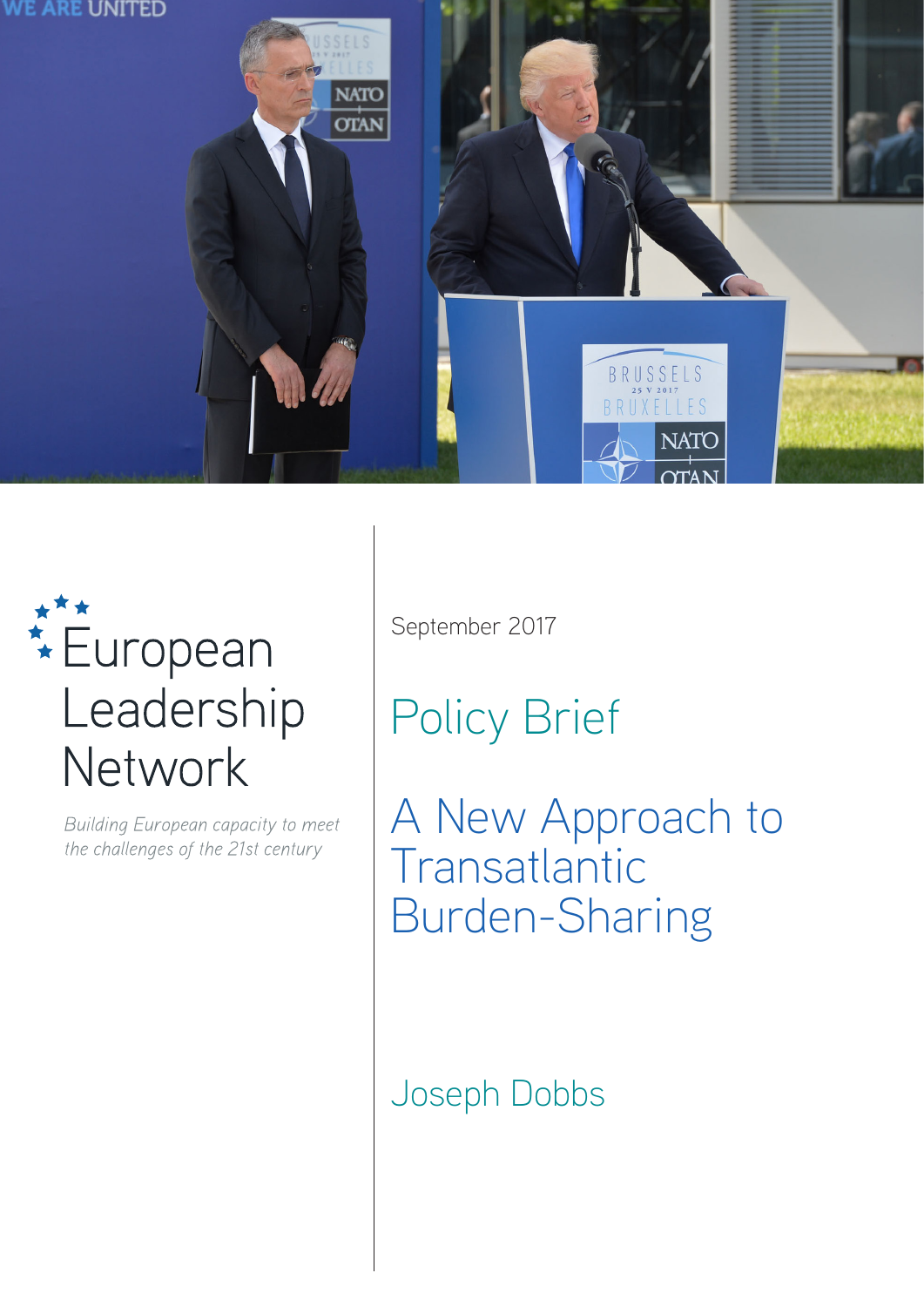## **A New Approach to Measuring Transatlantic Burden-Sharing**

*Joseph Dobbs, September 2017*

## **Executive Summary**

The basic metric used to measure transatlantic burden-sharing, the 2% GDP benchmark, is flawed. The Alliance would be better served by a new measure that better takes into account contributions to collective security that are not covered by defence spending alone.

The target of 2% of GDP spent on defence is an arbitrary measure that should cease to be the only benchmark of progress. Amongst the many criticisms of 2% the most concerning for Allies is that it does not consider and promote action on aspects of preventative and soft security that have become even more important in recent years. From cyber attacks to hybrid warfare and from crisis prevention to diplomatic deterrence, significant activity is not being measured.

This paper argues that NATO should consider aspects of development, intelligence and diplomatic spending, as well as qualitative contributions to these three areas and defence, when measuring a country's input into collective security. These three new additional areas would help demonstrate a government's overall role in preventing crises before they require a defensive solution.

This policy-brief makes three recommendations:

- • **NATO should retain the 2% measure while developing a new measure**: it is important to note that scrapping 2% before agreeing an alternative would be politically risky and send the wrong message that defence spending was not important. Allies, especially the United States, should however be more aware of the flaws of 2% and stop using it as a device to publicly criticise Member States.
- • **NATO should update its strategic concept to mark a new approach to burden sharing**: NATO's last Strategic Concept, published in 2010 opens with "Today the Euro-Atlantic area is at peace." This is not the case in 2017. While this will be an unpopular proposal in some capitals NATO should begin the process of developing a new Strategic Concept that builds on 2010's initial work on the softer aspects of security. This will provide the basis for a strategy led measure of transatlantic burden-sharing to be developed and agreed.
- The Alliance should consider adopting a separate, less formal, measure **of overall contributions to collective defence and security based on a new Strategic Concept:** NATO needs a measure that takes into account softer aspects of security and aspects of defence contributions that are not captured by a quantitative measure. This can be split into two thematic groups. 'Defence' would primarily cover military spending, while 'Prevention' would measure contributions to development, intelligence and preventative diplomacy. Both categories would then need to be multiplied by an agreed measure of qualitative activity, such as engagement in NATO missions and the hosting of summits.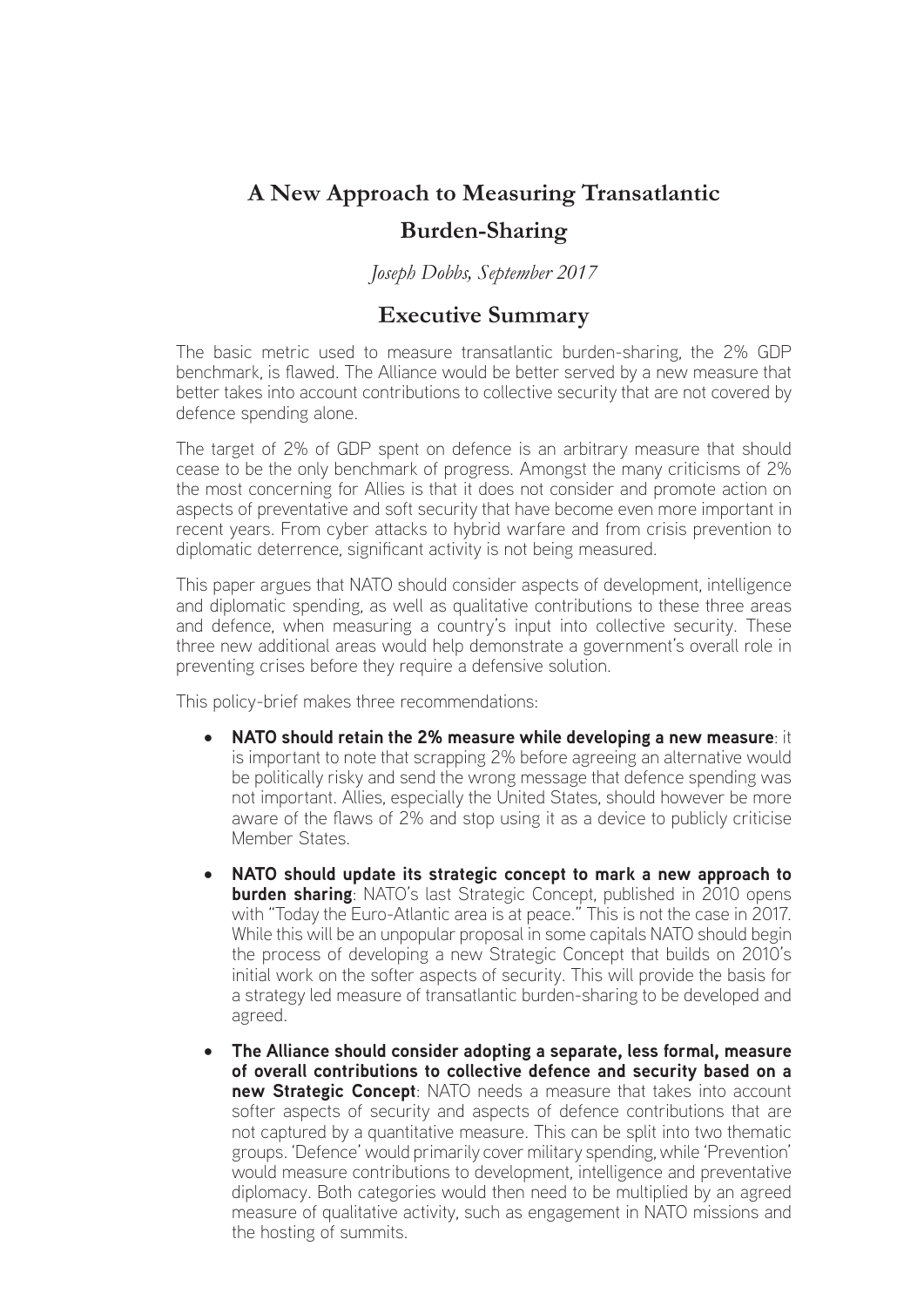## **A New Approach to Measuring Transatlantic Burden-Sharing**

#### *Joseph Dobbs,1 September 2017*

The way in which Europe and North America measure transatlantic burden-sharing is flawed. New challenges continue to demonstrate that collective security is more than just defence spending. Allies must adapt their thinking on how to measure burden-sharing in the 21<sup>st</sup> century, which will first require an understanding of the pitfalls and limits of the current approach, and a broader understanding of what constitutes security.

## **The origins and pitfalls of 2%**

The election of Donald Trump as President of the United States in November 2016 has once again vaulted burden-sharing to the top of the NATO agenda. As a candidate Donald Trump called the Alliance into question labelling NATO "obsolete".<sup>2</sup> After his inauguration in January 2017 President Trump has been less critical of the Alliance, but used his first meeting with fellow heads of state and government to call on NATO members to "finally contribute their fair share and meet their financial obligations" and argue that it is unfair for US taxpayers to share an unfair amount of the burden.3

Although Trump's style is new the belief in Washington that the US carries too much of the transatlantic burden has a long history. Commitments to spend more on defence have been part of NATO politics since the 1970s. The goal of spending 2% of GDP annually on defence emerged in the early 2000s to set a standard for new members and was based on a slight increase on the then NATO average of approximately 1.7%. The figure therefore represented "no actual costings based on need, merely what was considered possible, and desirable, to provide a restraint against the freefall in defence expenditures as a result of what was then termed the 'peace dividend'."4

las Williams for their comments on this paper.

<sup>1</sup> Joseph Dobbs is a Research Fellow at the European Leadership Network. The author is thankful to Alice Billon-Galland, Elisabeth Braw, Julia Himmrich, Lukasz Kulesa, Simon Lunn, Denitsa Raynova, and Nicho-

<sup>2</sup> Donald Trump called NATO "obsolete" in a number of interviews and on Twitter on 27/03/2017, www.twitter.com/realdonaldtrump

<sup>3 &</sup>quot;President Trump Participates in the NATO Unveiling of the Article 5 and Berlin Wall Memorials", May 2017, The White House, available online via https://www.youtube.com/watch?v=QiC310\_Nk98 accessed on 24/08/2017

<sup>4</sup> For more on the history of NATO's 2% measure see Simon Lunn & Nicholas Williams, June 2017, European Leadership Network, "NATO Defence Spending: The irrationality of 2%", accessed online via [http://www.europeanleadershipnetwork.org/nato-defence-spending-the-irrationality-of-2\\_4836.html](http://www.europeanleadershipnetwork.org/nato-defence-spending-the-irrationality-of-2_4836.html) on 29/08/2017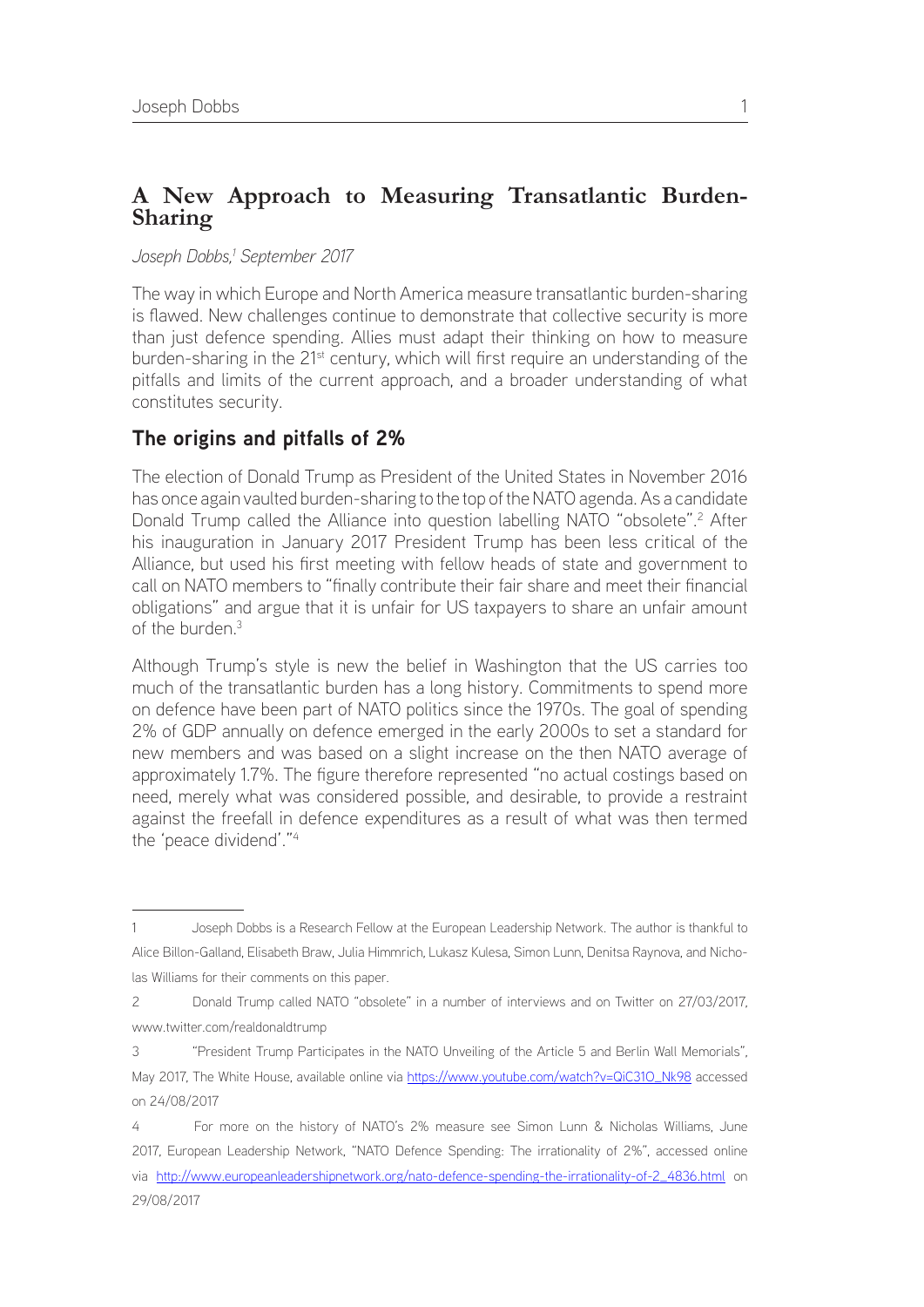| Rank           | Country              | Percentage of GDP Spent on Defence in 2016 |  |
|----------------|----------------------|--------------------------------------------|--|
| 1              | <b>United States</b> | 3.61%                                      |  |
| $\overline{c}$ | Greece               | 2.38%                                      |  |
| 3              | United Kingdom       | 2.18%                                      |  |
| 4              | Estonia              | 2.15%                                      |  |
| 5              | Poland               | 2.00%                                      |  |
| 6              | France               | 1.79%                                      |  |
| $\overline{7}$ | Norway               | 1.55%                                      |  |
| 8              | Montenegro           | 1.49%                                      |  |
| 9              | Lithuania            | 1.49%                                      |  |
| 10             | Turkey               | 1.47%                                      |  |
| 11             | Latvia               | 1.44%                                      |  |
| 12             | Romania              | 1.41%                                      |  |
| 13             | Bulgaria             | 1.28%                                      |  |
| 14             | Portugal             | 1.28%                                      |  |
| 15             | Croatia              | 1.24%                                      |  |
| 16             | Germany              | 1.20%                                      |  |
| 17             | Canada               | 1.19%                                      |  |
| 18             | Denmark              | 1.16%                                      |  |
| 19             | Netherlands          | 1.15%                                      |  |
| 20             | Italy                | 1.12%                                      |  |
| 21             | Slovak Republic      | 1.12%                                      |  |
| 22             | Albania              | 1.10%                                      |  |
| 23             | Hungary              | 1.04%                                      |  |
| 24             | Slovenia             | 1.02%                                      |  |
| 25             | Czech Republic       | 0.97%                                      |  |
| 26             | Belgium              | 0.93%                                      |  |
| 27             | Spain                | 0.81%                                      |  |
| 28             | Luxembourg           | 0.39%                                      |  |
| 29             | Iceland              | n/a                                        |  |

*Table 1: NATO's largest relative defence spenders in 2016 in terms of % of GDP spent5*

Debate on how much Allies should be spending were formalised at the NATO Summit in Wales in 2014, where leaders agreed to increase their defence expenditure to 2% of GDP by 2024.<sup>6</sup> Three years on and only five Allies are meeting this target according to official NATO data (see Table 1), with independent calculations

Unless otherwise stated defence spending figures are official NATO data.

<sup>6</sup> NATO Wales Summit Declaration, September 2014, available online via [http://www.nato.int/cps/en/](http://www.nato.int/cps/en/natohq/official_texts_112964.htm) [natohq/official\\_texts\\_112964.htm](http://www.nato.int/cps/en/natohq/official_texts_112964.htm), accessed on 31/08/2017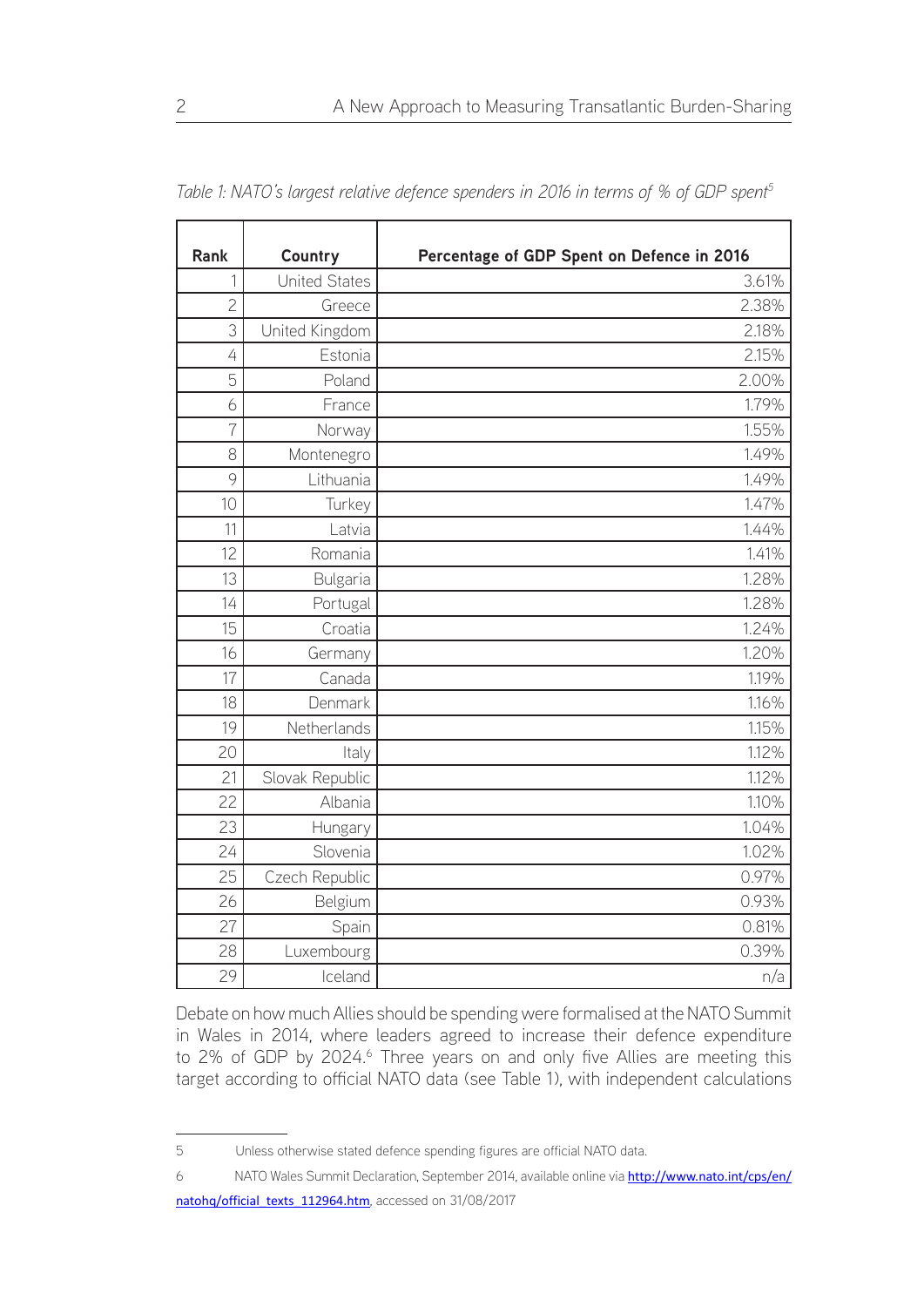suggesting fewer.<sup>7</sup>

The 2% measure is not without its critics, the principle charge being that it prioritises inputs over outputs. This is demonstrated by the case of Greece, which according to the current measure is NATO's second best contributor. What the headline figure does not show is that Athens spends 72.19% of its defence budget on personnel, some 20 points higher than the NATO average. What Greece does spend on equipment it spends on tanks that largely do not serve any of the Alliance's needs.<sup>8</sup> Meanwhile, Greece contributes little to NATO missions, making it a prime example of a NATO ally that inputs a lot on paper but whose contribution is actually relatively low.

The current measure is also criticised from an output point of view in two key ways. Firstly, several capitals in Europe point out that the defence budgets of larger NATO Allies – namely the United States but also the United Kingdom and France – serve their global goals and not just their NATO responsibilities in the Euro-Atlantic area and thus should not be counted entirely as transatlantic burden-sharing. While impossible to calculate with open source information it is not unreasonable to assume that a significant portion of the US's 3.61% of GDP spent on defence in 2016 went to significant operations in the Pacific theatre. Meanwhile, Riga can fairly argue that all of Latvia's 1.44% of GDP go towards protecting Euro-Atlantic security.

The second output criticism of the 2% measure is that it fails to address modern security in its broader sense. Russia's aggression towards Ukraine for example has introduced a new debate about hybrid warfare, with tactics that demonstrate the limits of traditional defence measures. With cyber risks and the continued threat of global terrorism, concepts of security are continually evolving in the 21<sup>st</sup> century.

Recently, the concept of '3%' has emerged as a possible new measure. For Wolfgang Ischinger, Chairman of the Munich Security Conference, there is a need "to make sure our efforts are adequately funded, we should consider introducing a new foreign policy guideline such as 'three percent criterion' for more international commitment: we should spend at least 3% of our GDP for crisis prevention, development assistance, and defence."9 This would combine NATO's 2% defence commitment, a UN commitment to spend 0.7% of GNI on overseas aid and other smaller contributions. The 3% proposal has generated serious debate with some believing that a new metric would show that some of Washington's European allies

<sup>7</sup> NATO's official figures rely on data from national governments. Independent organisations such as SIPRI and IISS have different ways of calculating overall defence spending, and as they are less generous when it comes to what constitutes defence spending the figures are generally lower.

<sup>8</sup> Elisabeth Braw, August 2017, Foreign Affairs, "Tanking up in Greece", accessed online via [https://](https://www.foreignaffairs.com/articles/greece/2017-08-07/tanking-greece) [www.foreignaffairs.com/articles/greece/2017-08-07/tanking-greece](https://www.foreignaffairs.com/articles/greece/2017-08-07/tanking-greece) on 30/08/2017

<sup>9</sup> Wolfgang Ischinger, February 2017, Munich Security Conference, "THREE PER CENT OF GDP FOR FOREIGN, DEVELOPMENT, AND DEFENSE POLICY", accessed online via [https://www.securityconference.de/](https://www.securityconference.de/en/news/article/three-per-cent-of-gdp-for-foreign-development-and-defense-policy/) [en/news/article/three-per-cent-of-gdp-for-foreign-development-and-defense-policy/](https://www.securityconference.de/en/news/article/three-per-cent-of-gdp-for-foreign-development-and-defense-policy/) on 22/08/2017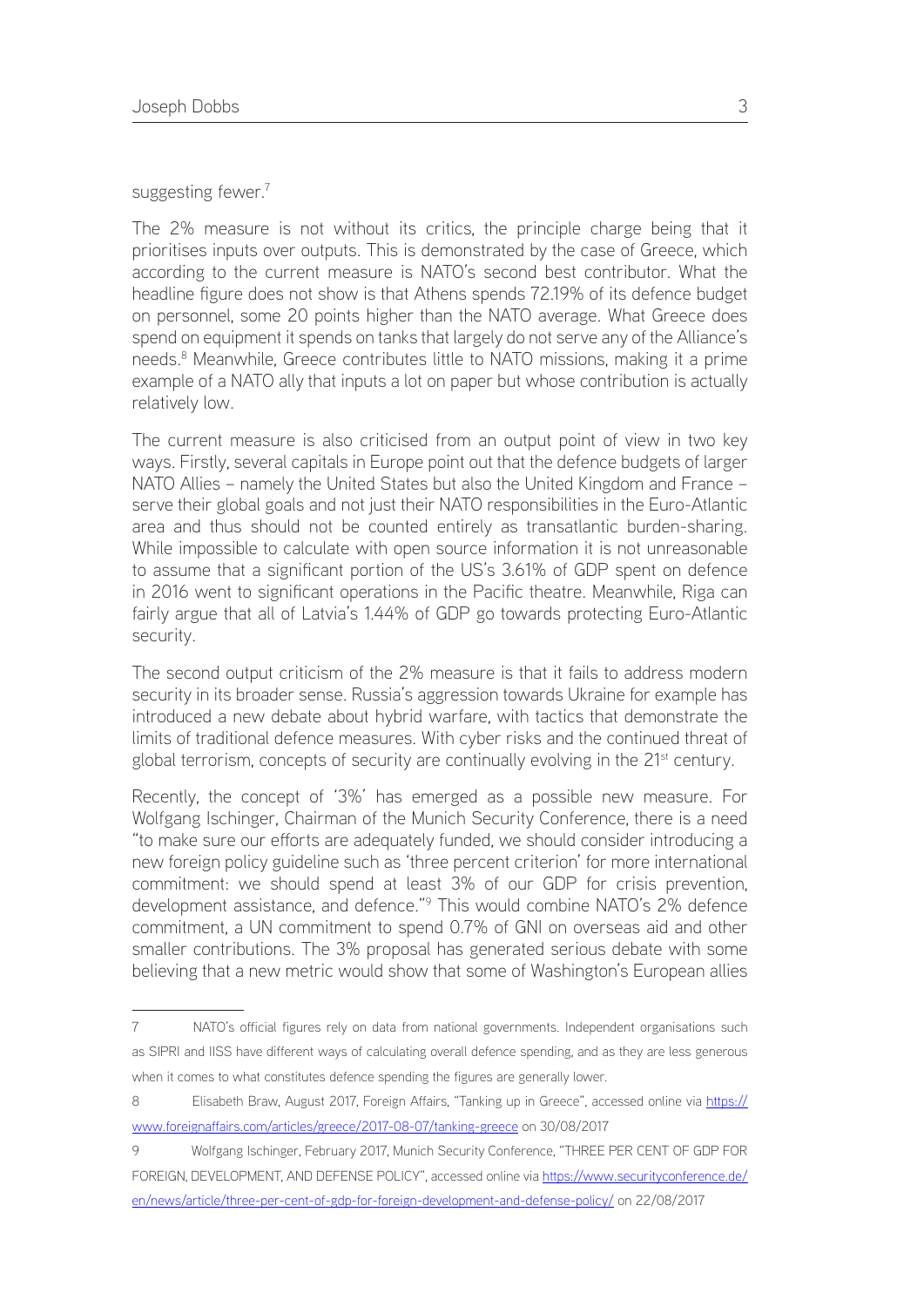could make up for lower defence spending with their contributions to broader security, with others viewing it as way to get countries off the hook on commitments made at the 2014 Wales Summit.

## **Security in the 21st Century**

The development of new technologies and increasing globalisation has exacerbated some traditional security threats and created new challenges. From international terrorism to cyber threats traditional concepts of what is needed to defend a country and the Alliance, and thus what should be measured, are in need of modification.

In 2007 Estonia, a member of NATO since 2004, was subject to a sustained cyberattack. Hackers, linked to the Russian state, attacked the websites of prominent Estonian organisations including the parliament, banks and media outlets.<sup>10</sup> Beyond the economic damage wrought by the attack, the 2007 episode demanded a rethink into how NATO thought about its security. Estonia, and indeed most other NATO states, have since bolstered their cyber defences; Tallinn is now home to NATO's Cooperative Cyber Defence Centre of Excellence.

More recently the humanitarian crisis in the Mediterranean has seen hundreds of thousands of refugees travel to Europe by sea. This demonstrates another security challenge previously unimagined. The arrival of millions of refugees has caused diplomatic tensions between Allies, had negative economic implications and has arguably contributed to the rise of destabilising nationalist populism. This crisis has reiterated that instability abroad can have a detrimental impact on domestic security. Yet, apart from the use of naval vessels to patrol the waters of the Mediterranean the efforts of European states to deal with the refugee crisis will not be included in the raw numbers on transatlantic burden-sharing.

The belief that security is more than just defence is not new. Throughout the Cold War both the West and the Soviet Union argued for investment, economically and politically, in third countries to strengthen and secure favourable governments. Following the September 11<sup>th</sup> attacks in 2001 the establishment and support for fledgling democracies around the world was again seen as a critical part of US and wider Western foreign and security policies. Both the 2002 and 2006 US National Security Strategies included significant focus on 'building democracies', and other Allies also considered what some called "3-D Security". Development and diplomacy were considered alongside defence with increasing formality.

To a certain extent NATO itself has adopted this approach. In the Alliance's most recent Strategic Concept,<sup>11</sup> adopted at the Lisbon Summit in 2010, NATO states that part of its role is to "prevent crises, manage conflicts and stabilise post-

<sup>10</sup> *Emily Tamkin, April 2017, Foreign Policy, "10 Years After the Landmark Attack on Estonia, Is the World*  Better Prepared for Cyber Threats?", accessed online via [http://foreignpolicy.com/2017/04/27/10-years-after-the](http://foreignpolicy.com/2017/04/27/10-years-after-the-landmark-attack-on-estonia-is-the-world-better-prepared-for-cyber-threats/)*[landmark-attack-on-estonia-is-the-world-better-prepared-for-cyber-threats/](http://foreignpolicy.com/2017/04/27/10-years-after-the-landmark-attack-on-estonia-is-the-world-better-prepared-for-cyber-threats/) on 24/08/2017*

<sup>11</sup> NATO's Strategic Concept 2010, available online via [http://www.nato.int/strategic-concept/pdf/](http://www.nato.int/strategic-concept/pdf/Strat_Concept_web_en.pdf) [Strat\\_Concept\\_web\\_en.pdf](http://www.nato.int/strategic-concept/pdf/Strat_Concept_web_en.pdf) accessed on 11/08/2017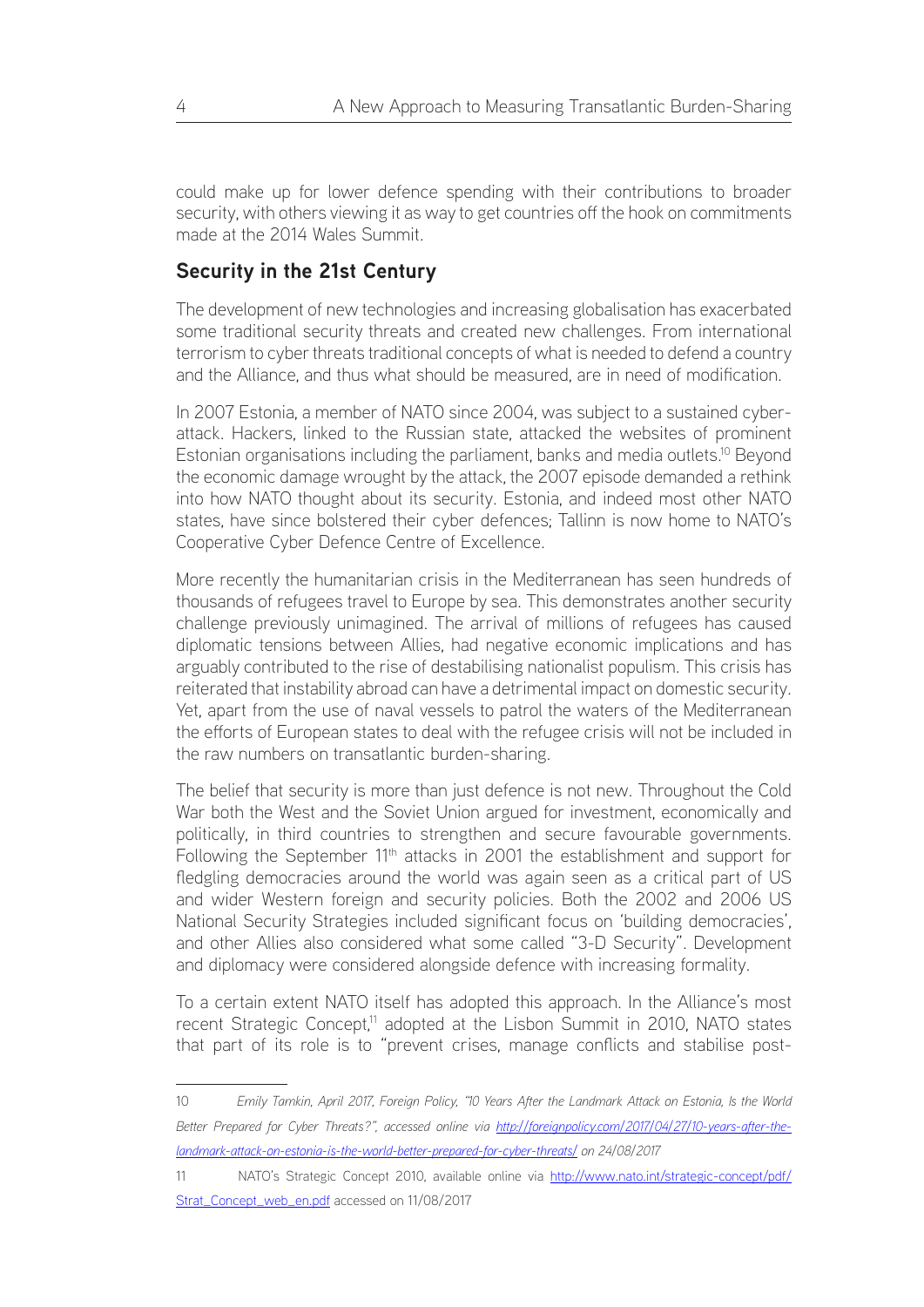conflict situations." This was justified by the argument that "crises and conflicts beyond NATO's borders post a direct threat to the security of Alliance territory and populations" and that the "best way to manage conflicts is to prevent them from happening."

Beyond an increased focus on prevention NATO has also begun to consider the inevitability of certain risks. At the 2016 NATO Summit in Warsaw Allies agreed to "enhance resilience against the full spectrum of threats". Resilience, as explained by Guillaume Lasconjarias of the NATO Defence College,<sup>12</sup> started "from the need to bounce back and recover swiftly after any shock" but the "concept now addresses the once forgotten issues of being able to continue operating even in difficult situations." With the increased threat of terrorism, cyber security risks and developing concepts of hybrid warfare NATO has a great many challenges that will require greater resilience. NATO's security, by NATO's own definition, depends on the resilience of its Allies, and as such it depends on the commitment of its Allies to a security far broader than that covered by defence spending.

## **What else could we measure?**

Given the limits of the current 2% measure it is clear that NATO Allies need to begin thinking about burden-sharing differently. To this end it is important to consider what else might go into a new measure of contribution to collective defence and security.

#### *International Development*

A potential 3% calculation has been suggested as a possible replacement for 2% because it adds NATO's measurement with the UN commitment to spend 0.7% of GNI on overseas development assistance (ODA) and other smaller contributions such as conflict diplomacy. ODA would therefore represent the biggest share of contributions after defence spending. The simple theory is that if NATO is correct in arguing that "the best way to manage conflicts is to prevent them from happening" then investing in the stability of a country's economy and politics can help prevent future threats. Spending money on preventing wars could save significant amounts of money.

Within the NATO Alliance, much like with defence spending, there are significant disparities between states when it comes to development spending. Only six Allies meet the 0.7% of GNI threshold: Norway (1.11%), Luxembourg (1%), Turkey (0.79%), Denmark (0.75%), the United Kingdom (0.7%) and Germany (0.7%).<sup>13</sup> The United States only spent 0.18% on ODA, which still represented the largest actual spend on development.

<sup>12</sup> Guillaume Lasconjarias, May 2017, NATO Defence College Eisenhower Paper, "Deterrence through Resilience NATO, the Nations and the Challenges of Being Prepared"

<sup>13</sup> All data on Overseas Development Assistance is extracted from the OECD and available online via <http://www.oecd.org/dac/financing-sustainable-development/development-finance-data/> accessed on 11/08/2017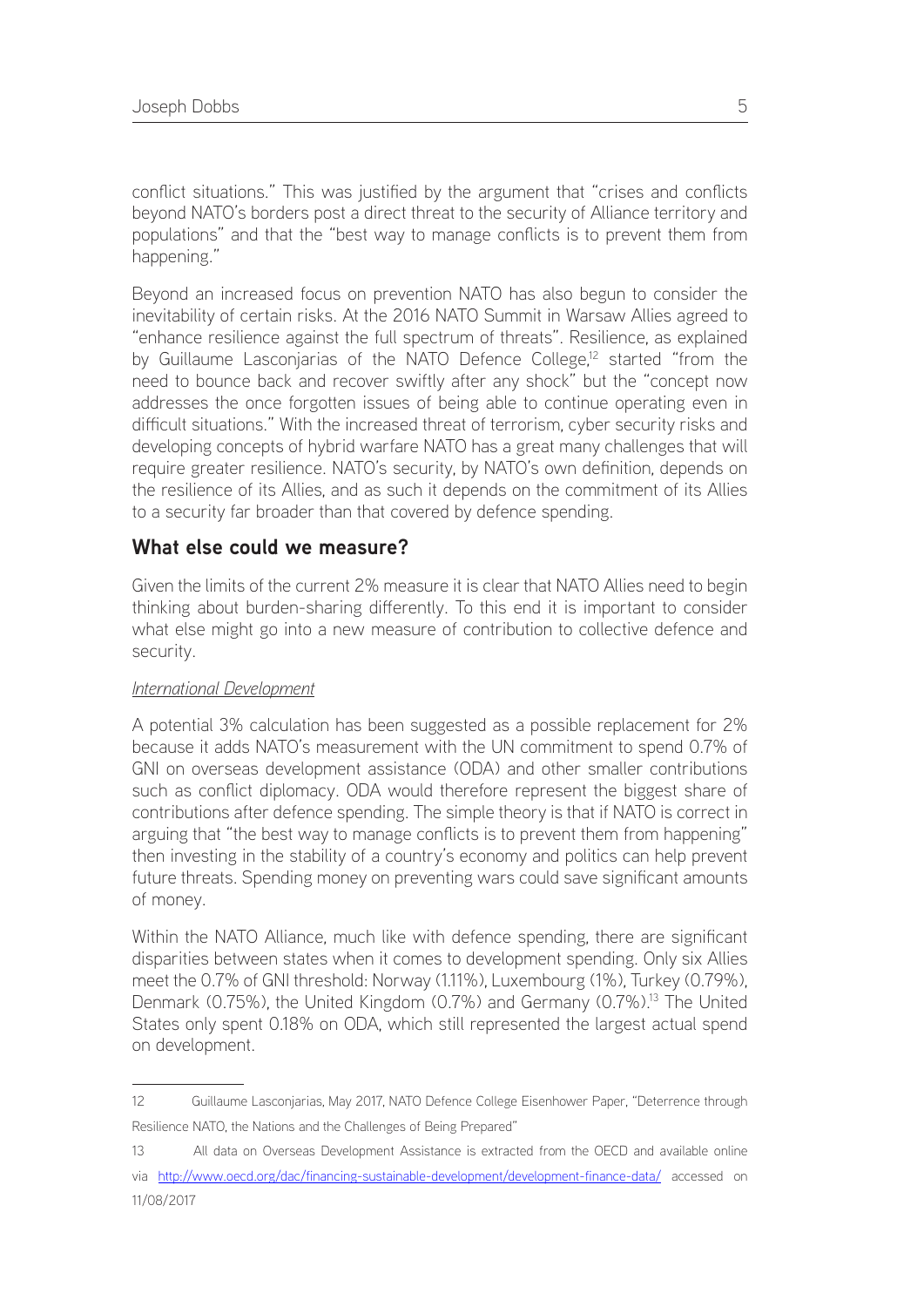If NATO were to judge contributions to defence and security by a combined spend on defence and development, the rankings would change significantly in terms of relative contribution. However, it would change the rankings only marginally in terms of actual contribution.

In actual terms (see Table 2) the United States would retain top position, despite its relatively small spend on ODA. The United Kingdom would also hold on to its second place in the Alliance. Germany's large spend on ODA and France's relatively low expenditure would see Berlin overtake Paris in this ranking. There is however relatively little change amongst the medium to large Allies (see Table 2).

*Table 2: Combined Defence and Overseas Development Assistance spending in US\$m amongst NATO's biggest spenders in 2016*

| Rank           | Country              | <b>Total Spent on Defence and ODA</b><br>in 2016 (US\$m) | <b>Change in Rank</b> |
|----------------|----------------------|----------------------------------------------------------|-----------------------|
|                | <b>United States</b> | \$697,648                                                | No change             |
| $\overline{c}$ | United Kingdom       | \$74,974                                                 | No change             |
| 3              | Germany              | \$66,260                                                 | Up <sub>1</sub>       |
| 4              | France               | \$53,691                                                 | Down 1                |
| 5              | Italy                | \$27,233                                                 | No change             |
| 6              | Canada               | \$22,132                                                 | No change             |
| 7              | Turkey               | \$18,829                                                 | No change             |
| 8              | Netherlands          | \$14,098                                                 | Up <sub>2</sub>       |
| 9              | Norway               | \$10,414                                                 | Up <sub>2</sub>       |
| 10             | Spain                | \$10,381                                                 | Down 2                |
| 11             | Poland               | \$10,005                                                 | Down 2                |

In terms of relative spend however (see Table 3), i.e. share of GDP/GNI spent, adding development spending has a significant impact on the rankings of which countries are contributing most to defence and security. The US, again thanks to its mammoth spend on defence, retains the top position, but it is the only medium to large NATO ally not to shift in the rankings. The UK benefits from being the only NATO ally to both meet the 2% and 0.7% commitments by moving into second place. The big movers however are those countries that are some way off from meeting their 2% commitments but are hitting their 0.7% commitments, with Norway, Denmark, Germany and the Netherlands all jumping in the rankings.

#### *Diplomacy*

Foreign ministries and a global network of diplomats play an important role in both conflict prevention and management. While it is hoped that development spending can contribute to other countries' stability and thus prevent issues from arising, diplomacy can aid in stopping them escalating into conflicts and deescalating conflicts if and when they begin. Diplomacy plays also crucial role in deterrence signalling and managing any direct threats to NATO territory.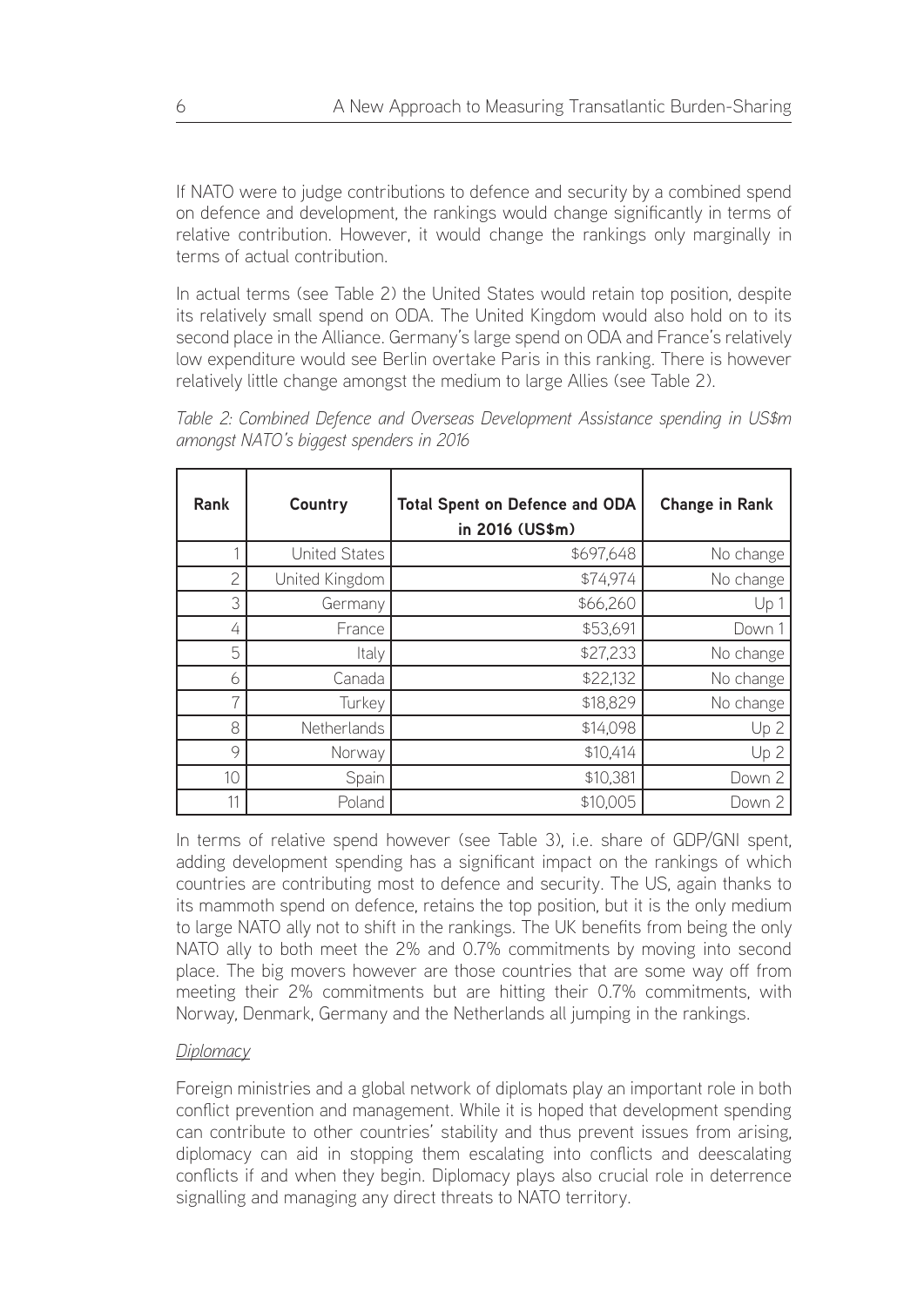| Rank | Country              | TShare of GDP on Defence and | Change<br>Rank<br>in |
|------|----------------------|------------------------------|----------------------|
|      |                      | ODA in 2016 (US\$m)          | (see Table 1)        |
|      | <b>United States</b> | 3.79%                        | No change            |
| 2    | United Kingdom       | 2.88%                        | Up <sub>1</sub>      |
| 3    | Norway               | 2.66%                        | Up 4                 |
| 4    | Greece               | 2.52%                        | Down 2               |
| 5    | Estonia              | 2.34%                        | Down 1               |
| 6    | Turkey               | 2.26%                        | Up4                  |
| 7    | France               | 2.17%                        | Down 1               |
| 8    | Poland               | 2.13%                        | Down 3               |
| 9    | Denmark              | 1.91%                        | Up 9                 |
| 10   | Germany              | 1.90%                        | Up 6                 |
|      | Netherlands          | 1.80%                        | Up <sub>8</sub>      |

*Table 3: Combined Defence and Overseas Development Assistance spending as a share of GDP amongst NATO's biggest spenders in 2016*

Many foreign ministries have invested considerable resources in crisis prevention, with different capitals developing expertise in different regions. Norway, for example, has been active in the Middle East peace process. The United Kingdom and France maintain close relations with former colonies, including in regions of strategic importance to Europe. Countries historically and geographically close to Russia maintain critical expertise on Eastern Europe, with Germany acting a leading member of the Normandy Format that negotiated the Minsk agreements in an attempt to deescalate the crisis in Ukraine. Italy's position in the Mediterranean has led to Rome playing an important role in efforts to resolve tensions in Libya.

All NATO states take part in various international organisations/bodies that play prominent roles in regional and international security. The Organisation for Security and Cooperation in Europe (OSCE) has for example been active in monitoring the war in Eastern Ukraine. NATO members play an important role in the UN, including as permanent members of the Security Council. Five NATO members are Member States of the Arctic Council.

Exactly how to quantify a country's contribution to diplomacy is difficult. While a case can be made that France's spending on climate change diplomacy has aided global security,<sup>14</sup> it is more difficult to make the case for Paris' attempts to forge closer cultural ties with Singapore. Deciding what can be defined as contribution to transatlantic burden-sharing and what is simply a pursuit of national interest is essential, and is a challenge that exacerbates the difficulty in standardising diplomatic contributions. If however total foreign ministry spend were added to defence and development spending then the UK and Norway would come close to breaking the 3% threshold, and Germany would narrowly surpass 2%.

<sup>14</sup> See for example Paris' efforts ahead of the Paris Climate Summit in 2015, accessed online via [https://](https://www.theguardian.com/world/2015/oct/19/france-launches-global-drive-for-climate-deal) [www.theguardian.com/world/2015/oct/19/france-launches-global-drive-for-climate-deal](https://www.theguardian.com/world/2015/oct/19/france-launches-global-drive-for-climate-deal) on 08/09/2017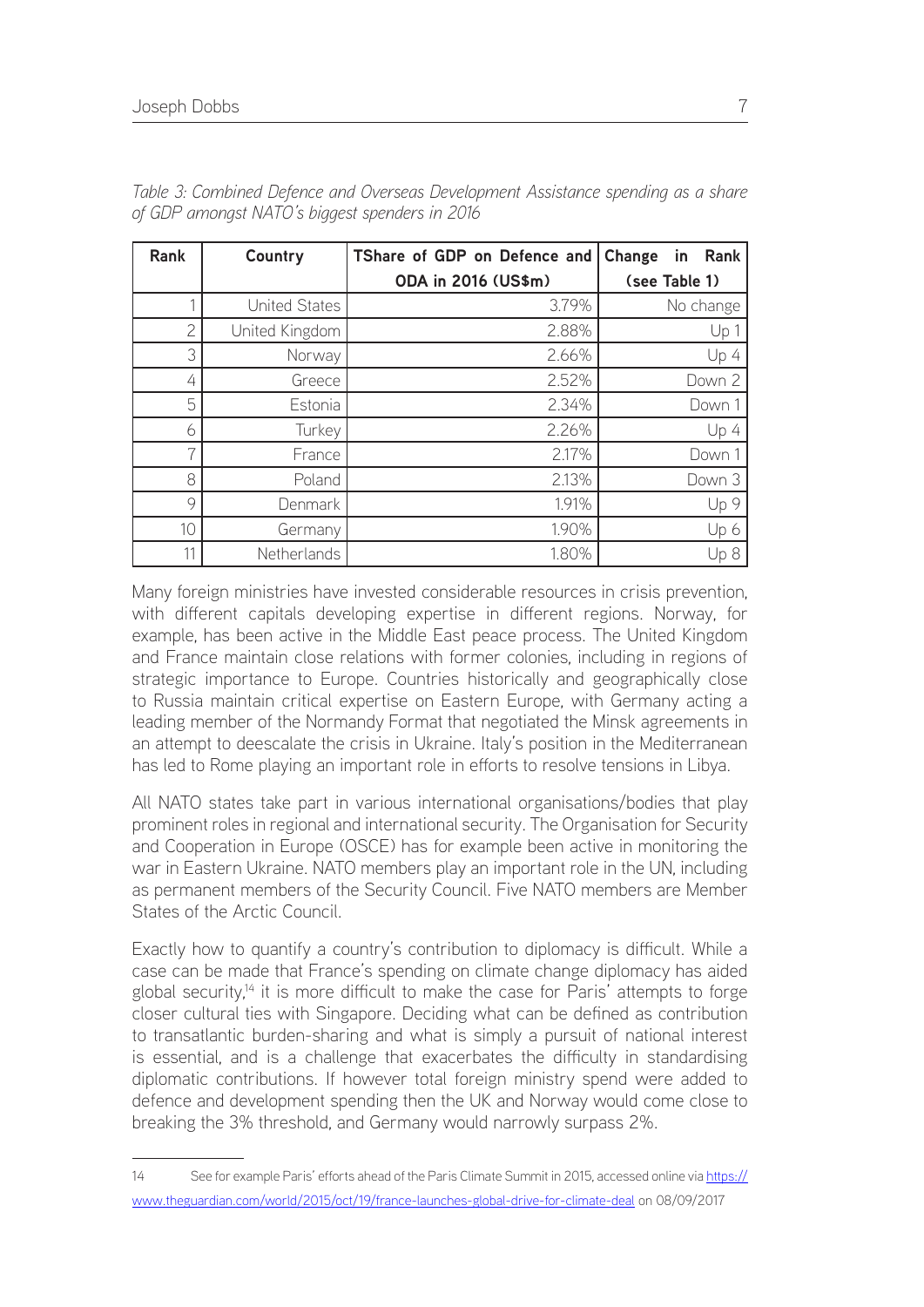#### *Intelligence and Counter-Terrorism*

There are other areas that governments might consider to be contributions to collective defence and security. Given that one of the most pressing threats of the 21<sup>st</sup> century is international terrorism intelligence and counter-terrorism spending is another candidate for inclusion. NATO itself, in response to pressure from the US government, agreed in 2017 to do more to tackle international terrorism<sup>15</sup> despite opposition from some within the Alliance that it would both duplicate national commitments.16

If President Trump argues for the transatlantic alliance to join international counterterrorism efforts then it follows that contributions to the fight against global terrorism may be included in calculations of transatlantic burden-sharing.

Calculating contributions to counterterrorism is difficult however. The globally networked nature of contemporary terrorist groups, their links with state and nonstate actors alike and their relationships with domestic populations means that there are a great many different aspects to a country's efforts, including but not limited to: intelligence spending, contributions to international bodies such as Europol and Interpol, elements of domestic policing and counter-radicalisation efforts.

Intelligence spending represents a significant expenditure in the fight against terrorism, but even this is nuanced. International intelligence is easier to include in international commitments than domestic intelligence which is also concerned with national law and order issues. Moreover, governments are often opaque on intelligence spending. The UK for example, on the most important intelligence actors in NATO, only releases figures for overall intelligence spending. The Single Intelligence Account (SIA) is expected to reach £2.9 billion in 2016-17.17

Without greater transparency in intelligence spending or a transatlantic agreement on which type of intelligence spending can be considered contribution to counterterrorism efforts, it will be impossible to adequately consider it part of a state's commitment to collective security.

#### *Contribution to EU foreign, defence and security policy*

The 22 NATO Allies that are also members of the EU might well argue that their contributions to the EU's defence and security efforts should also be included in a revised and more comprehensive measure. The EU has become an increasingly

<sup>15 &</sup>quot;NATO leaders agree to do more to fight terrorism and ensure fairer burden-sharing", May 2017, NATO Press Release, accessed online via http://www.nato.int/cps/en/natohg/news\_144154.htm on 23/08/2017

<sup>16 &</sup>quot;NATO ponders boosting counterterrorism efforts ahead of Trump's visit", May 2017, DW, accessed online via [http://www.dw.com/en/nato-ponders-boosting-counterterrorism-efforts-ahead-of-trumps](http://www.dw.com/en/nato-ponders-boosting-counterterrorism-efforts-ahead-of-trumps-visit/a-38896884)[visit/a-38896884](http://www.dw.com/en/nato-ponders-boosting-counterterrorism-efforts-ahead-of-trumps-visit/a-38896884) on 23/08/2017

<sup>17</sup> For more see the UK Government's Security and Intelligence Agencies Financial Statement 2016-17 online via [https://www.gov.uk/government/publications/security-and-intelligence-agencies-financial-state](https://www.gov.uk/government/publications/security-and-intelligence-agencies-financial-statement-2016-17)[ment-2016-17](https://www.gov.uk/government/publications/security-and-intelligence-agencies-financial-statement-2016-17) accessed on 29/08/2017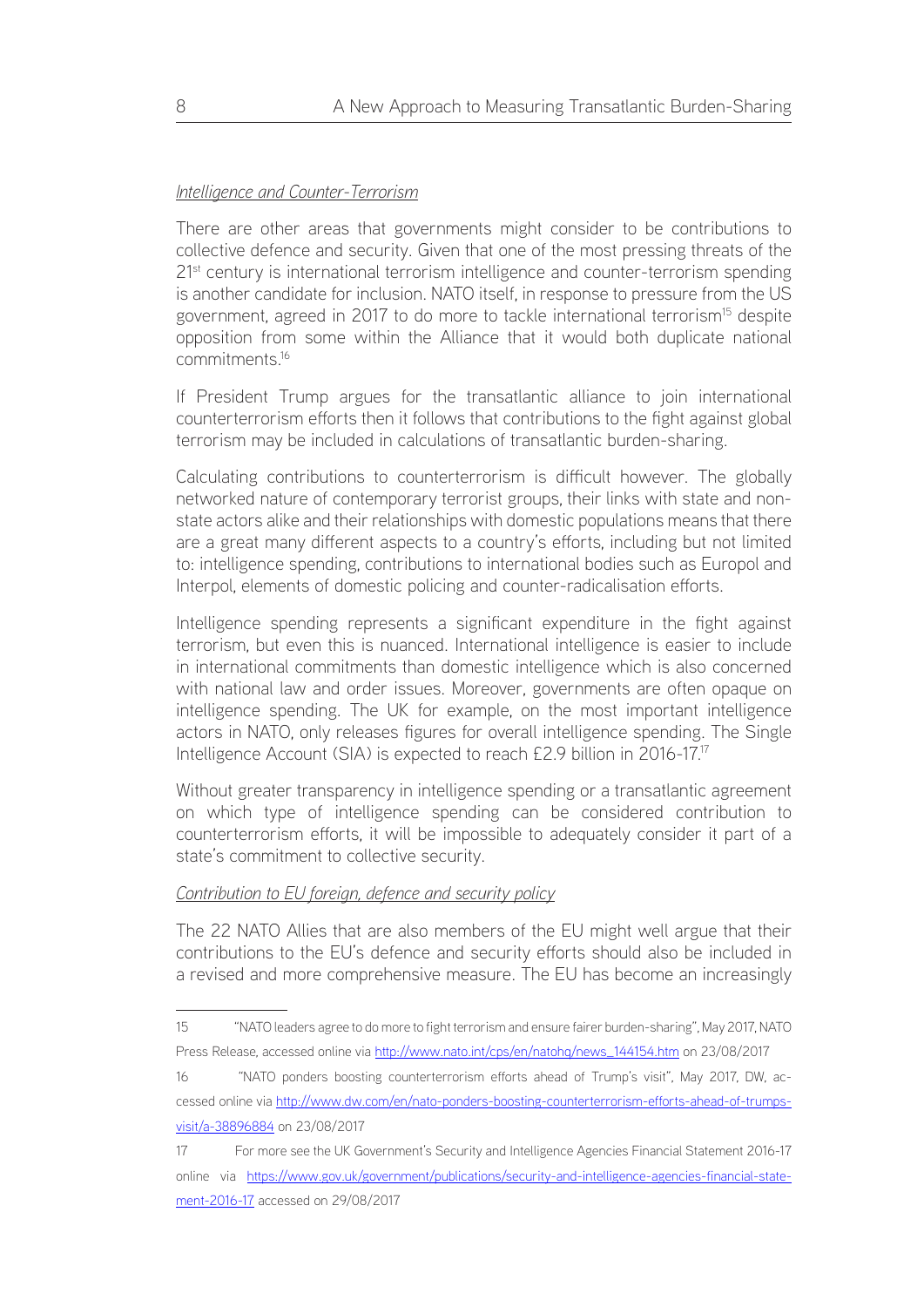prominent actor in regional security issues, and is arguably equally or more relevant than NATO when it comes to threats like hybrid warfare and terrorism. Ukraine for example has benefitted from many EU initiatives, such as loans, grants and visa-free-travel arrangements, helping Kyiv resist Russian aggression, prevent economic crisis and avoid the further exacerbation of the ongoing humanitarian security crisis. Indeed if states agree that collective security is far larger than simple defence spending then there is a wide range of expenditures that Allies could argue contribute.

In 2017 the budget of the EU's European External Action Service, the body responsible for the EU's Common Foreign and Security Policy and its Common Security and Defence Policy is €656.94 million. With this budget the EU contributes to the stability of its neighbours through various diplomatic engagements. Countries that make a net contribution to the EU's budget, such as France, Germany and the Netherlands, could claim this is part of their commitment to European security. This is likely to become even truer as the EU seeks closer cooperation on defence and security issues.

#### *Resilience*

NATO Defence Ministers, at a 2016 meeting,<sup>18</sup> agreed to seven areas that need to be made more resilient:

- 1. Continuity of government;
- 2. Energy supplies;
- 3. Civil communications services;
- 4. Food and water supplies;
- 5. Ability to deal with large scale population movements;
- 6. Ability to deal with mass casualties;
- 7. Civilian transportation systems.

This potentially opens up several other spending commitments to inclusion in overall contributions to collective security, by NATO's own definition of the burden. European countries' role in dealing with recent migration flows could justify counting their actions as part of NATO resilience efforts. Efforts to reduce reliance on Russian energy, through building nuclear power plants or LNG terminals, could also be included.

18 Lasconjarias, "Deterrence through Resilience NATO, the Nations and the Challenges of Being Pre-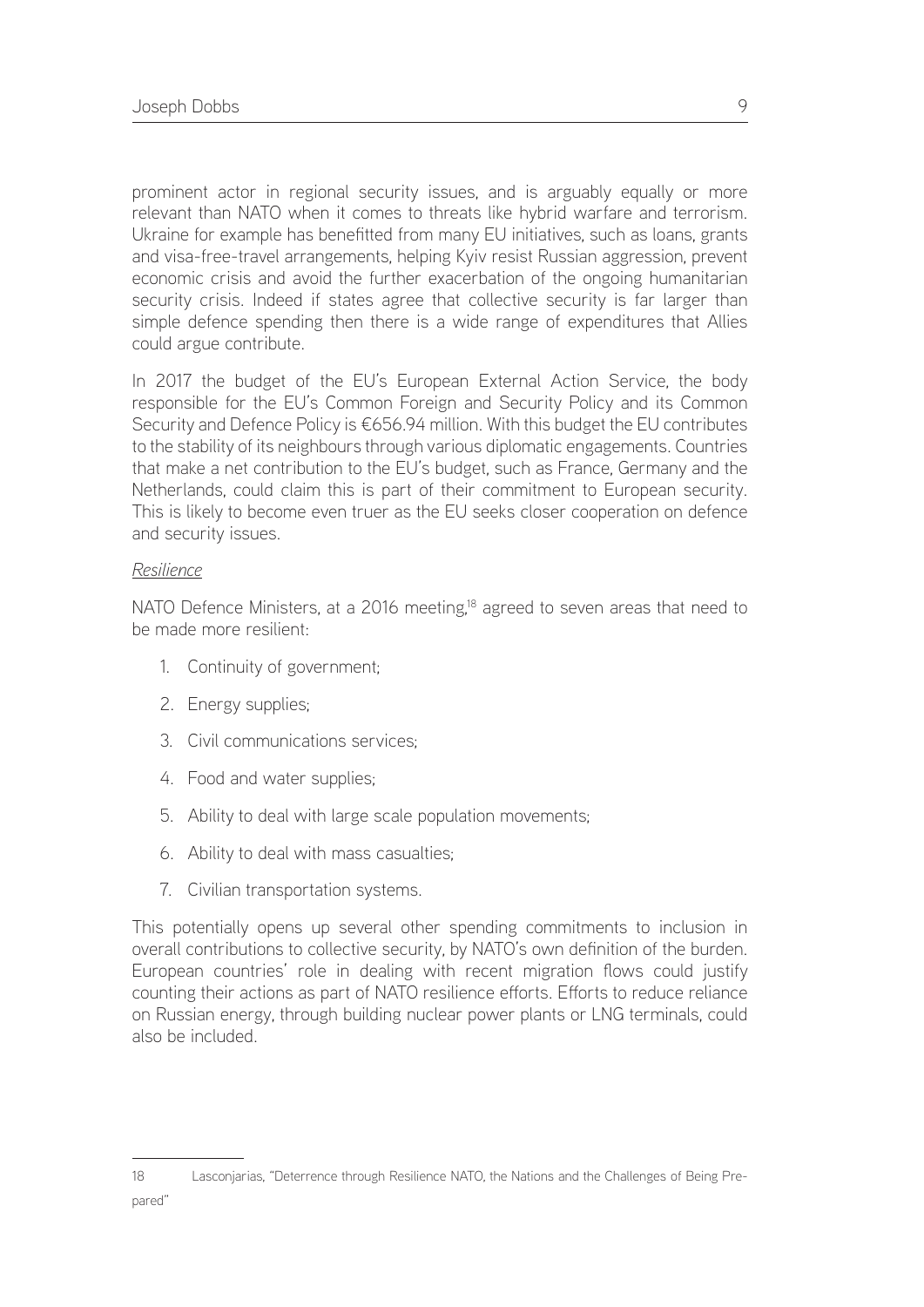#### **Do we need a new measure?**

The changing nature of security and the current pitfalls of the 2% measure demand a broader approach to measuring spending and to overall transatlantic burdensharing. It should not however duplicate current methods.

3% is an equally arbitrary figure as 2%, and while it has helped frame the discussion, it would not solve many of the current problems. Many Allies would still lag behind, but would have acquired an even more ambitious target. The issue of whether the spending as such strengthens the Euro-Atlantic region's security would become even more complex.

How much an Ally spends only tells part of the story. In a recent article, Garrett Martin and Balazs Martonffymay proposed a new measure based on NATO's three stated commitments: collective defence, crisis management and cooperative security.<sup>19</sup> Their measure would include not only a country's defence spending but also their contribution to NATO in terms of mission participation, NATO infrastructure hosting, and importantly how useful the government's spending is to the Alliance. Deployable equipment would for example matter more to a country's ranking than its spend on military pensions.

A new, less rigid and more nuanced measure, that takes into account both quantitative and qualitative contributions, and incorporates select soft security contributions, could address many of the current problems in the burden-sharing debate, and deal both with the issue of non-financial contributions to collective security and the need for a more comprehensive understanding of security. A more joined up approach would help Allies better understand the links between several aspects of international policy, from development to defence. This would have three key benefits for NATO and its members.

First, it would provide greater context for the transatlantic debate on burdensharing. Allies would be able to make the case that while some carry a greater share of the burden in one area they make up for it with contributions in another. This would limit the role of burden-sharing as a political wedge in the Alliance, and give some Allies who consider soft security a bigger concern a greater role in the transatlantic debate.

Second, a new measure would encourage the avoidance of duplication, promote more cost effective specialisation and encourage more efficient interdependence. The debate on whether an ally can spend less in one area in return for larger contributions in another would be complex and politically sensitive, but it could allow Allies to target spending more effectively. Moreover, closer coordination between Allies on collective security in general would only strengthen the transatlantic relations.

Third, and most importantly, a new measure would strengthen collective security.

19 Garrett Martin & Balazs Martonffymay, May 2017, War on the Rocks, "Abandon the 2% Obsession: A new rating for pulling your weight in NATO", accessed online via [https://warontherocks.com/2017/05/](https://warontherocks.com/2017/05/abandon-the-2-percent-obsession-a-new-rating-for-pulling-your-weight-in-nato/) [abandon-the-2-percent-obsession-a-new-rating-for-pulling-your-weight-in-nato/](https://warontherocks.com/2017/05/abandon-the-2-percent-obsession-a-new-rating-for-pulling-your-weight-in-nato/) on 11/08/2017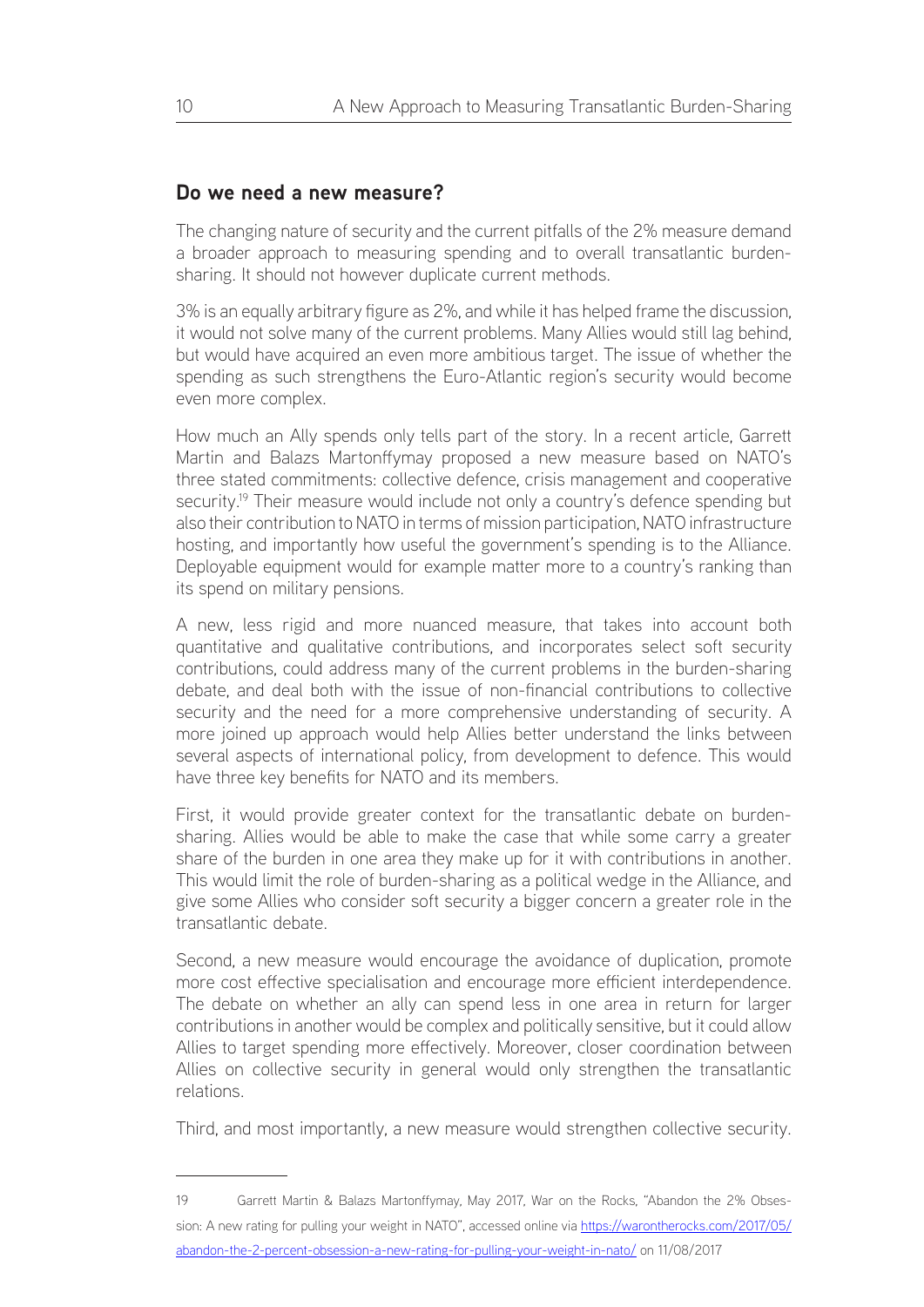By ensuring that all of the most important areas of security are well measured and thus well-funded, NATO's members will be better prepared to deal with all risks and threats.

A holistic approach such as this is not however without its problems. Allies would need to be vigilant of imbalances as some governments would find it easier to "sell" development spending to their voters than defence spending and visa-versa. This would unlikely balance out on its own, meaning that a new approach would both require a minimum spend on critical areas and a rigid negotiation system between Allies.

A new measure needs to be more holistic than 2% benchmark, as security is about more than just defence spending. This does not mean however that defence spending does not remain the bedrock of Euro-Atlantic security, something that the return to tensions with Russia has demonstrated. Any collective commitment to bolster soft dimension of security must not undermine efforts to boost collective hard security.

## **Recommendations**

#### • *NATO should retain the 2% measure while developing a new measure;*

The 2% target is flawed, but the potential message that scrapping it could send that defence spending is not important - is not worth the risk. Given the increased risk caused by Russia and the existing capability gaps, defence spending must increase especially in the case of countries that have lagged behind most. Moreover, the US is not wrong in arguing that it shares too much of the burden.<sup>20</sup> Allies, most importantly the United States, should however be less focused on 2% as a measure of commitment to collective defence and security and begin work towards developing a new measure of the broader efforts undertaken by many NATO states.

#### • *NATO should update its strategic concept to mark a new approach to burden-sharing;*

NATO's 2010 Strategic Concept opens with the statement "Today the Euro-Atlantic area is at peace". While it contains excellent considerations of many of the new security challenges, rising cyber threats and the emerging concepts around hybrid warfare are reason enough to update the document. An update would be a significant undertaking for the Alliance, with many members having been reticent to update the concept in 2010, but it is necessary to give Allies the opportunity to consider, and agree upon, a new definition of its security challenges. This would allow strategy to underpin a more holistic approach to burden-sharing, rather than a resource led approach to strategy as is currently established.

Given that NATO's focus is rightly on hard security it will be necessary for greater

<sup>20</sup> Sir Adam Thomson, February 2017, European Leadership Network, "Who Defends Europe? Time to Get Real on Sharing the Burden", accessed online via [http://www.europeanleadershipnetwork.org/who](http://www.europeanleadershipnetwork.org/who-defends-europe-time-to-get-real-on-sharing-the-burden_4436.html)[defends-europe-time-to-get-real-on-sharing-the-burden\\_4436.html](http://www.europeanleadershipnetwork.org/who-defends-europe-time-to-get-real-on-sharing-the-burden_4436.html) on 24/08/2017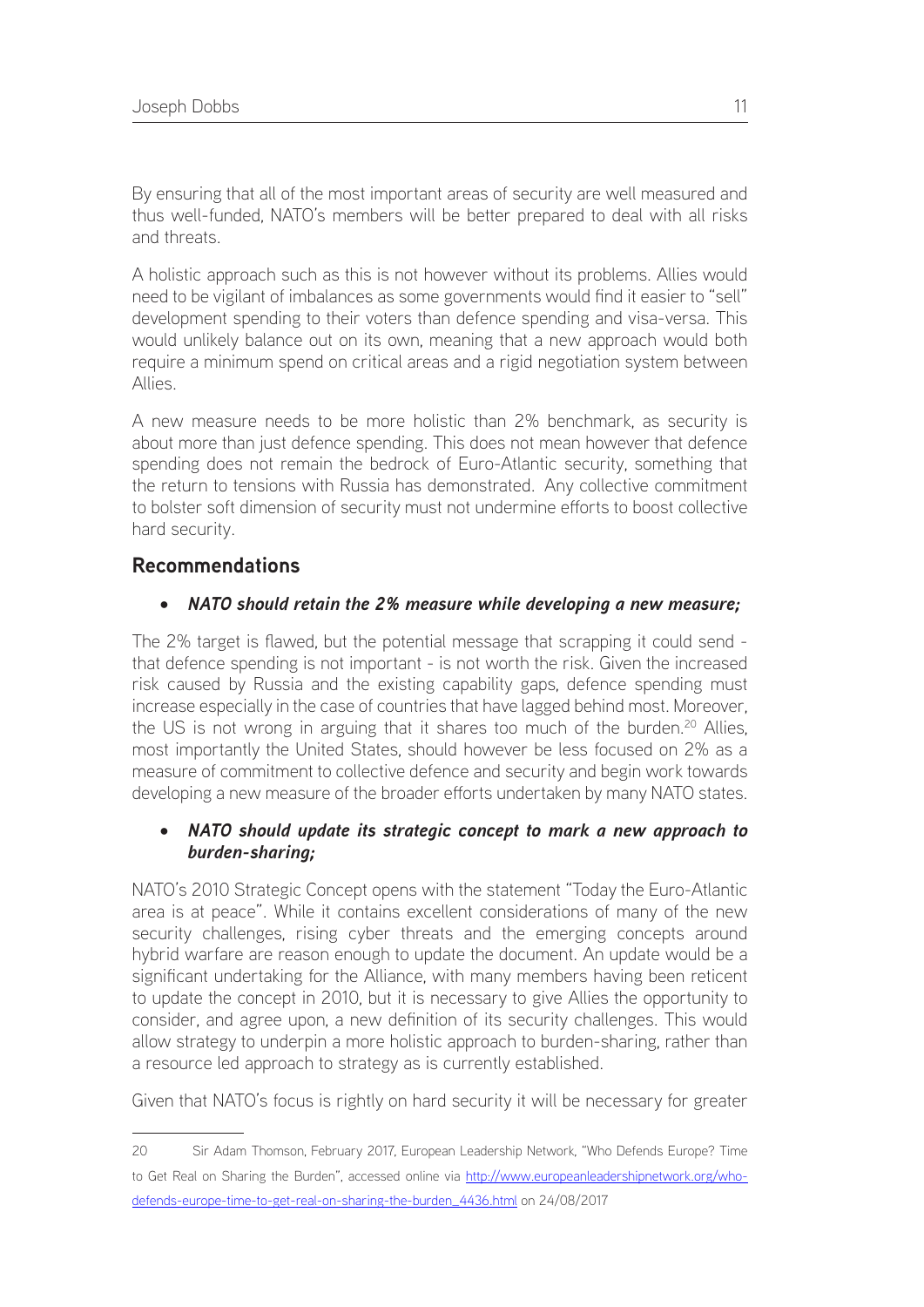coordination with the European Union, which has a greater role on many of the softer areas of collective security. The stated aims of NATO and the EU overlap in many ways. In its 2016 Global Strategy<sup>21</sup> the EU presented a bold and ambitious aim of supporting "state and societal resilience to [the EU's] east and south" and of "pre-emptive peace" by acting "at all stages of a conflict". During a process to decide which security challenges NATO can and should concern itself with attempts should be made to engage the EU and its member states on issues of common concern. This will help to avoid overlap and maximise efficiency.<sup>22</sup>

#### The Alliance should consider adopting a separate, less formal, measure *of overall contributions to collective defence and security based on a new strategic concept;*

Adopting a new formal target of 3% would leave Alliance unity open to the same political challenges as the 2% target. An approach which starts with establishing a common understanding among Allies of which of their spending components and which aspects of their internal and external activities contribute most to security, is needed.

As a first step, NATO should prepare and commission internal research papers and encourage national white papers on methodology. The focus of this research should be on which non-defence spending contributions NATO might wish to include and how to go about qualifying non-financial activity.

One example of how a new measure could work could be based on two overarching thematic groups:

Defence: spending on procurement would likely remain at 20% or be raised, and overall spending targets would likely not fall below 2% unless the Alliance felt this necessary to achieve agreement on wider contribution commitments. A metric could also be devised to multiply relative contributions by engagement in NATO exercises, missions and the hosting of NATO bodies or infrastructure. This could account for 60% of a country's overall score, reflecting the importance of defence.

Prevention: spending on conflict prevention and management, through diplomacy and development, in regions that could potentially threaten Euro-Atlantic stability would likely be included as the second 40% part of the overall score. Intelligence and counter-terrorism contributions could be included if the relevant transparency is provided. As with defence contributions, quantifiable prevention contributions could be multiplied by an agreed factor depending on contributions to international organisations and various diplomatic efforts.

<sup>21</sup> EU Global Strategy 2016, available online via [http://europa.eu/globalstrategy/sites/globalstrategy/](http://europa.eu/globalstrategy/sites/globalstrategy/files/pages/files/eugs_review_web_13.pdf) [files/pages/files/eugs\\_review\\_web\\_13.pdf](http://europa.eu/globalstrategy/sites/globalstrategy/files/pages/files/eugs_review_web_13.pdf) accessed on 11/08/2017

<sup>22</sup> For an appraisal of the state of EU-NATO cooperation see Julia Himmrich & Denitsa Raynova, June 2017, *European Leadership Network*, "EU-NATO cooperation: protecting the institutional relationship from political storms", accessed online via [http://www.europeanleadershipnetwork.org/-eu-nato-cooperation-protect](http://www.europeanleadershipnetwork.org/-eu-nato-cooperation-protecting-the-institutional-relationship-from-political-storms_4868.html)[ing-the-institutional-relationship-from-political-storms\\_4868.html](http://www.europeanleadershipnetwork.org/-eu-nato-cooperation-protecting-the-institutional-relationship-from-political-storms_4868.html) on 29/08/2017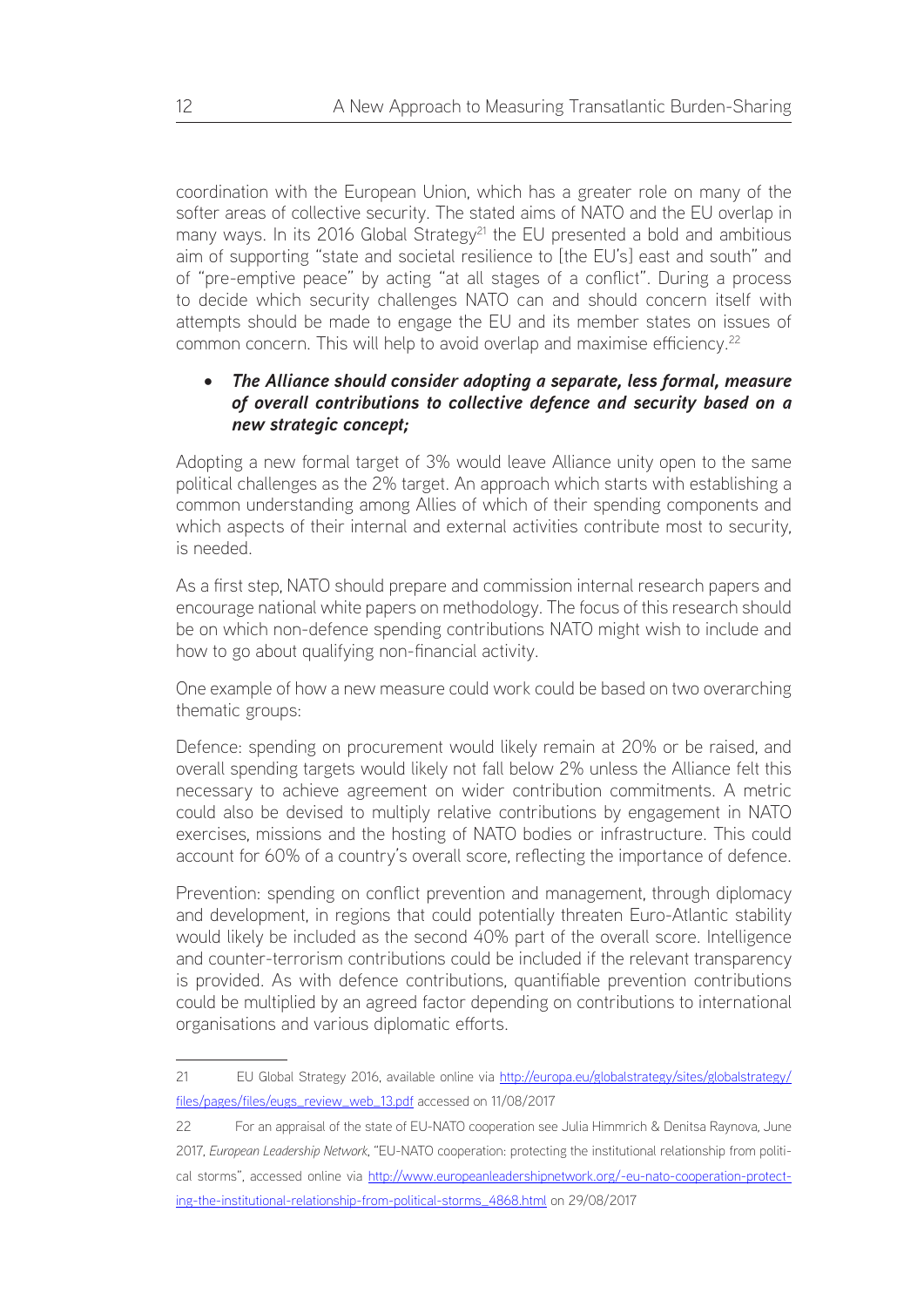The end result would be added to the 60% defence score to give an assessment of a country's overall contribution to Euro-Atlantic defence and security.

This is a simplistic example to serve as an illustration of what might work. Defining a new measure requires a comprehensive and multilaterally agreed assessment of the threats and responsibilities facing NATO. If agreed, a new measure could help Allies make real progress on collective defence and security in a way that better shares the transatlantic burden.